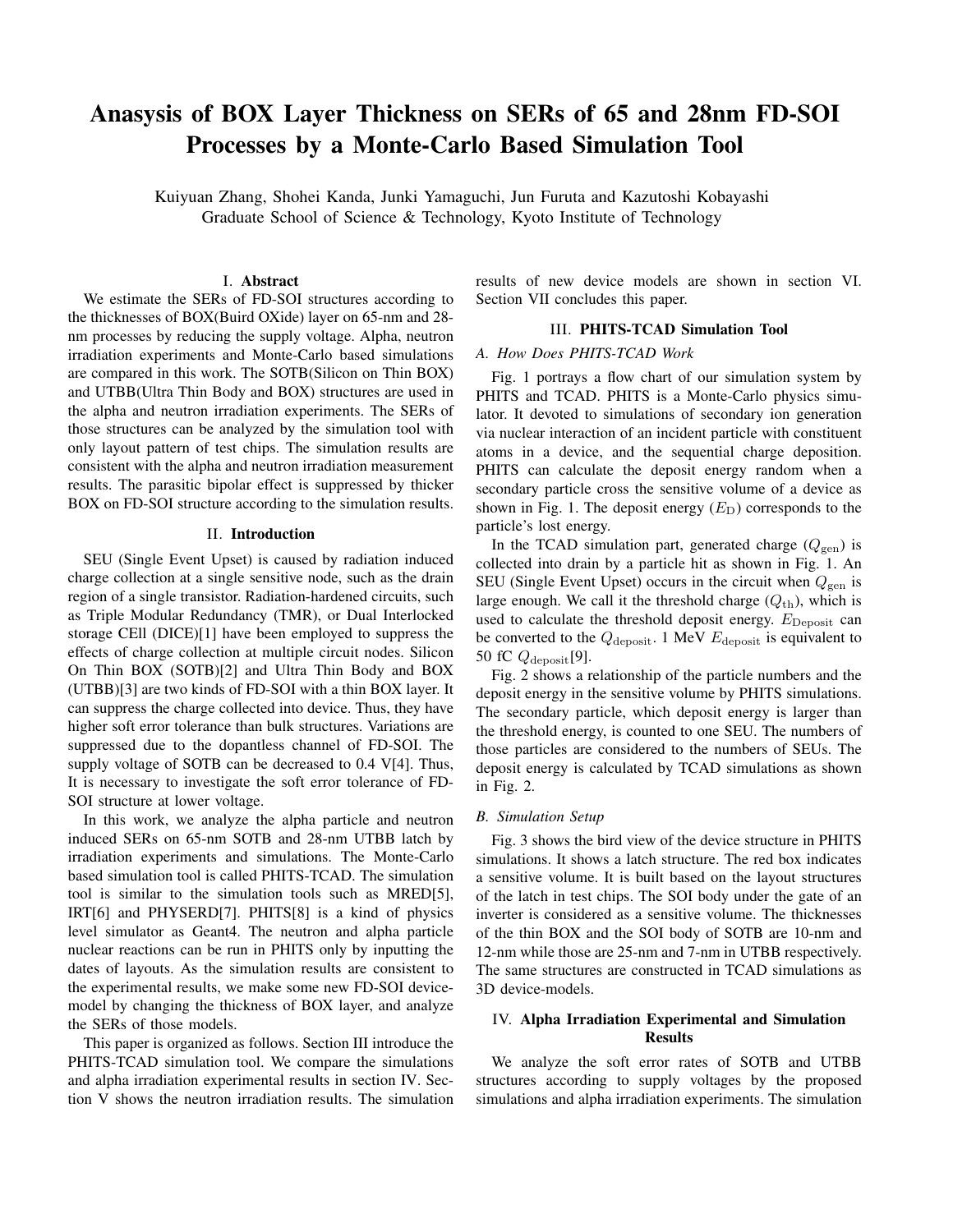

Fig. 1. Flow chart of the PHITS-TCAD simulation system.

results and experimental results are shown in this section. A 3MBq <sup>241</sup>AM alpha source is used in the experiments and the area of the alpha source is  $1 \text{ cm}^2$ . The irradiation time is one minute.

Eq. (1) is used to calculate cross-section by alpha irradiation.

$$
CS_{\text{Alpha}}(\text{cm}^2/\text{bit}) = \frac{N_{\text{error}}}{N_{\text{Alpha}} \times N_{\text{bit}}} \tag{1}
$$

where  $N<sub>error</sub>$  is the number of errors and  $N<sub>Alpha</sub>$  is number of alpha particles. N<sub>bit</sub> is the number of bits.

## *A. Simulation and experimental Results in SOTB Structure*

Fig. 4(a) shows the alpha cross-section by the PHITS-TCAD simulations of the SOTB structure. VDD is decreased from 1.2 V to 0.4 V. The alpha irradiation experiments results are also shown in Fig. 4(a).

In PHITS simulations the numbers of the alpha particles are  $10^8$ . The area of flip-flop is  $4.08 \times 1.8$   $\mu$ m<sup>2</sup>. The number of FFs (one bit) in the test chip is  $5x10^4$ .

The cross-section increases by reducing the VDD. It becomes easy to upset the SOTB latch by reducing the supply voltage. The cross-section increases 18x by decreasing the VDD from 1.2 V to 0.4 V according to the experimental results. The PHITS-TCAD simulation results are consistent to the experiment results.



Fig. 2. The deposit energy by PHITS. The secondary particle, which deposit energy is larger than the threshold energy, is counted to one SEU.



Fig. 3. Device structure used in PHITS simulations. This structure shows the sensitive volume of a latch. The SOI layers under G is regarded as the sensitive volume according to the TCAD simulation.

#### *B. Simulation and experimental Results in UTBB Structure*

Fig. 4(b) shows the alpha cross-section by the PHITS-TCAD simulations and experiments of the UTBB latch structure. There is no error in the UTBB structure when VDD is larger than 0.5 V according to the alpha irradiation experiments. Therefore, we sweep VDD form 0.45 V to 0.4 V in the simulations and experiments. The number of the alpha particles are 10<sup>8</sup> in the simulations. The area of one flip-flop is  $2.04x0.9 \ \mu m^2$ . The number of flip-flop in the test chip is  $4x10^5$ .

The cross-section also increases by reducing VDD. It increases 2.5x when VDD is reducing from 0.45 V to 0.4 V according to the experimental results. The simulation results are 70% of the experimental results in average. It is because that the number of errors is very few accroding to the alpha irradiation experiments. The cross-section of the UTBB structure is 1/15 of the SOTB structure when VDD is 0.4 V.

## V. Neutron Irradiation Induced SERs by Experiments and Simulations

Fig. 5(a) and 5(b) show the neutron induced SER by neutron irradiation experiments and PHITS-TCAD simulations. The neutron irradiation experiments are conducted at RCNP in Osaka Univ. Eq. (2) is used to calculate the SERs of PHITS-TCAD simulations.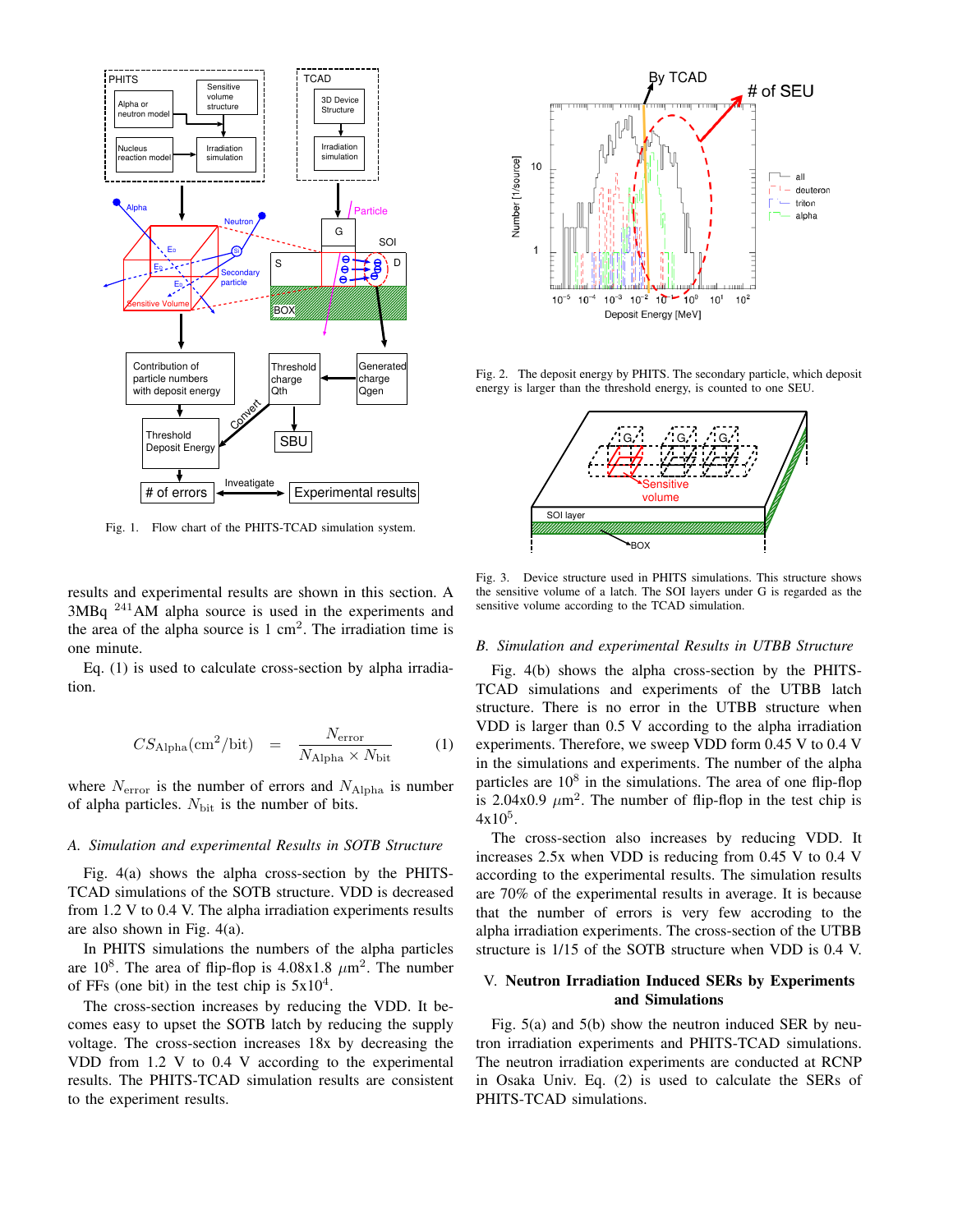

(a) The cross-section in SOTB structure according to the alpha irradiation experiments and simulations.



(b) The cross-section in UTBB structure according to the alpha irradiation experiments and simulations.

Fig. 4. Results of alpha irradiation experiments and PHITS-TCAD simulations.

$$
SER_{\text{SEU}}[\text{FIT}/\text{Mb}] = \frac{3.6 \times 10^{18} \times A_{\text{neutron}} \times N_{\text{SBU}} \times F}{N_{\text{neutron}}}
$$
 (2)

where Aneutron is the area of neutron beam in PHITS simulations.  $N_{SBU}$  is the number of SEUs and  $N_{Neutron}$  is number of all neutron particles. F is the Flux as the same as RCNP.

Accroding to the neutron irradition experimental results, there is no error in the 28-nm UTBB structure. Thus, the SERs are shown by error-bar in Fig. 5(b). The SER is no larger than 15 FIT/Mb when VDD is 0.4 V. The 28-nm UTBB is 10x stronger than the 65-nm SOTB when VDD is 0.4 V according to the neutron irradiation simulations. The simulation results are consistent with the neutron irradiation experimental results.

## VI. Neutron induced SERs on 65 and 28-nm processes influenced by BOX layer Thicknesses

As the results of simulations are consistent to the experimental results, The SERs of several device models can be forecast. In this section, we change the thickness of BOX layer in the 65-nm SOTB and 28-nm UTBB by TCAD simulations. The thicknesses of BOX layer and SOI body in 65-nm FD-SOI are 25-nm and 10-nm while those are 10-nm



(a) The SERs of SOTB structure according to the neutron irradiation experiments and simulations.



(b) The SERs of UTBB structure according to the neutron irradiation experiments and simulations.

Fig. 5. Results of neutron irradiation experiments and PHITS-TCAD simulations.

and 7-nm in 28-nm FD-SOI respectively. The SERs of these new models are analyzed by the PHITS-TCAD simulation tool influenced by reducing the supply voltage.

Fig. 6 shows the neutron irradiation simulation results by PHITS-TCAD. In the 65-nm FD-SOI structure, the collected charge reduces by a particle hit. The main mechanism of charge collection in FD-SOI is parasitic bipolar effect. The substrate voltage is increased when the bipolar is turned on by a particle hit. However, it affect the SOI layer weakly by increasing the thickness of BOX. The SERs of 65-nm decrease almost 20% as shown in Fig. 6(a). Against to the 65 nm process, the bipolar effect becomes weaker when supply voltage is lower than 0.6 V. The SERs of 28-nm only increase 10% by thinner BOX layer as shown in Fig. 6(b).

Fig. 7 shows the threshold LET influenced by the thickness of BOX in the 65-nm FD-SOI structure according to the TCAD simulations. The threshold LET decreases by thinner BOX layer. The parasitic bipolar effect of substrate is suppressed by the thicker BOX. Fig. 8 shows the potential of substrate after the particle hit by TCAD simulations. The potential of BOX keeps low when the thickness of BOX is 100 nm. The voltage of SOI layer is hard to increase. The soft error tolerance become stronger when the thickness of BOX is increased.